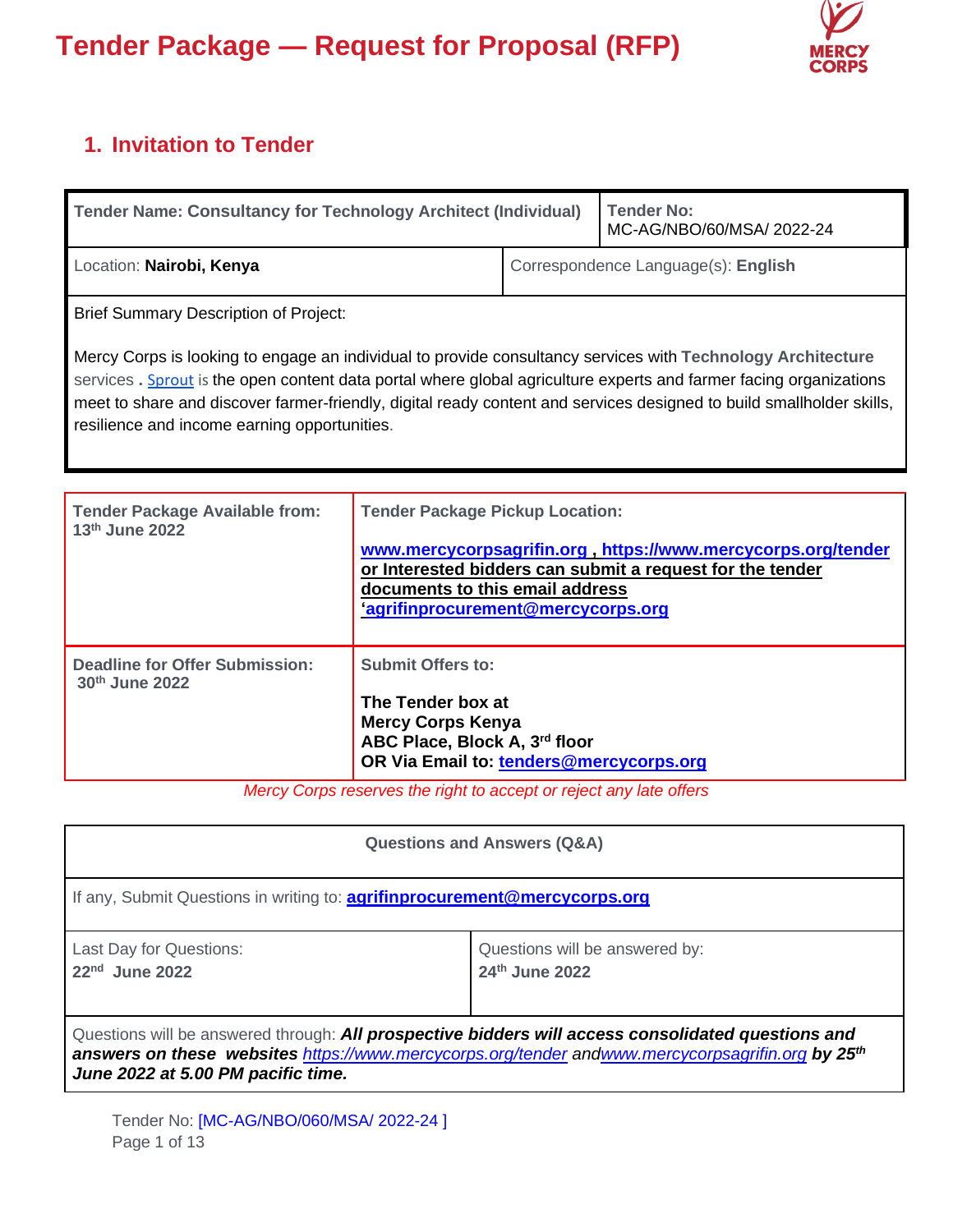

| <b>Documentation Checklist</b>                               |                                                                                              |                                                                                                                                                                                                    |  |  |
|--------------------------------------------------------------|----------------------------------------------------------------------------------------------|----------------------------------------------------------------------------------------------------------------------------------------------------------------------------------------------------|--|--|
| These documents are contained within this<br>tender package: | $\checkmark$<br>$\checkmark$<br>$\checkmark$<br>$\checkmark$<br>$\checkmark$<br>$\checkmark$ | Invitation to Tender<br><b>General Conditions for Tender</b><br><b>Criteria and Submittals</b><br><b>Price Offer Sheet</b><br><b>Supplier Information Form</b><br>Scope of Work<br>Sample Contract |  |  |

## **2. General Conditions for Tender**

Mercy Corps invites proposals for the goods, services and/or works described and summarized in these documents, and in accordance with procedures, conditions and contract terms presented herein. Mercy Corps reserves the right to vary the quantity of work/materials specified in the Tender Package without any changes in unit price or other terms and conditions and to accept or reject any, all, or part of submitted offers.

### **2.1 Mercy Corps' Anti-Bribery and Anti-Corruption Statement**

### **Mercy Corps strictly prohibits**:

● *Any form of bribe or kickback in relation to its activities*

This prohibition includes any *request* from any Mercy Corps employee, consultant or agent for anything of value from any company or individual in exchange for the employee, consultant or agents taking or not taking any action related to the award of a contract or the contract once awarded. It also applies to any *offer* from any company or individual to provide anything of value to any Mercy Corps employee, consultant or agent in exchange for that person taking or not taking any action related to the award of the contract or the contract.

**Conflicts of interests in the awarding or management of contracts** 

If a company is owned by, whether directly or indirectly, in whole or in part, any Mercy Corps employee or any person who is related to a Mercy Corps employee, the company must ensure that it and the employee disclose the relationship as part of or prior to submitting the offer.

● *The sharing or obtaining of confidential information*

Mercy Corps prohibits its employees from sharing, and any offerors from obtaining, confidential information related to this solicitation, including information regarding Mercy Corps' price estimates, competing offerors or competing offers, etc. Any information provided to one offeror must be provided to all other offerors.

Tender No: [MC-AG/NBO/060/MSA/ 2022-24 ] Page 2 of 13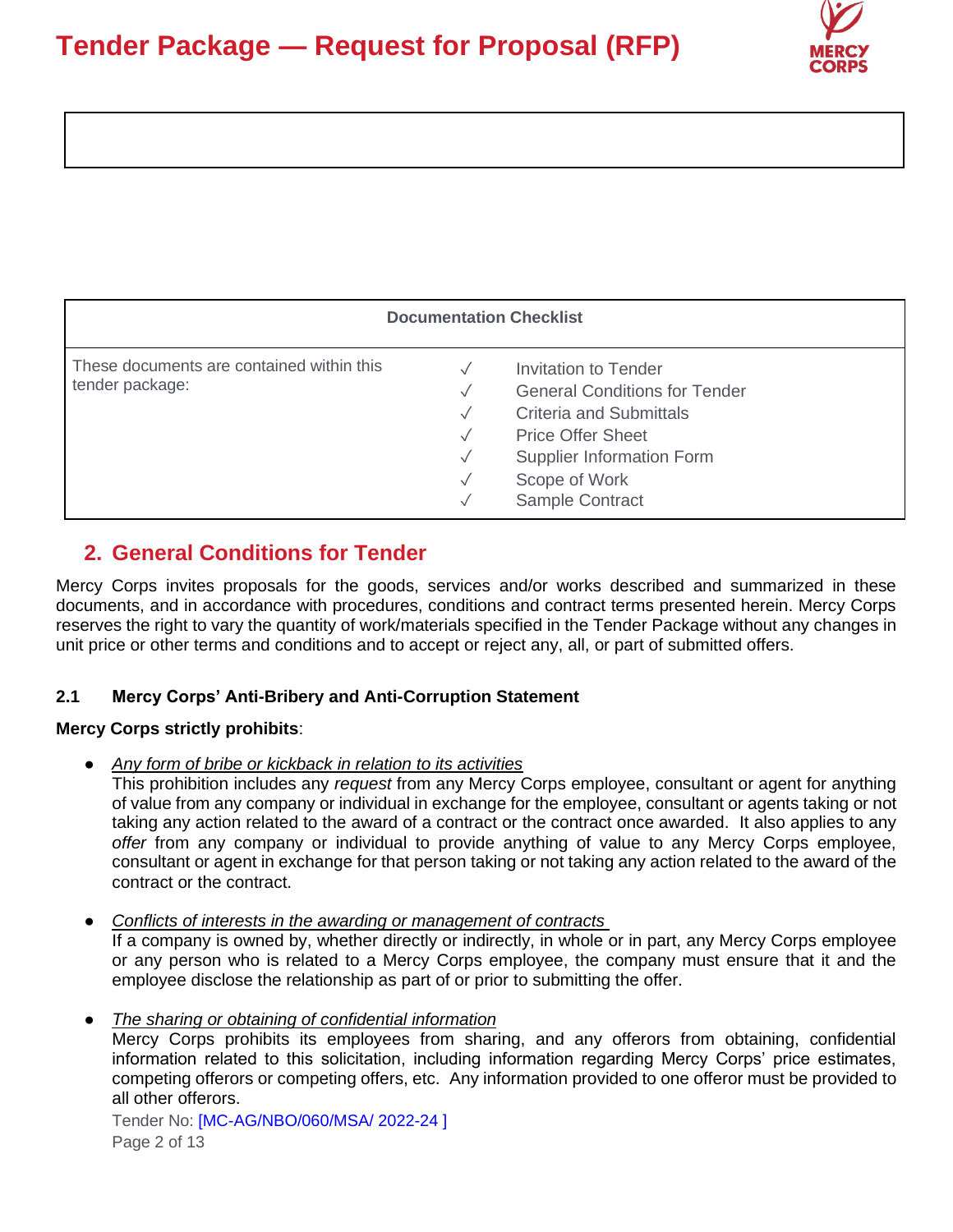

#### ● *Collusion between/among offerors*

Mercy Corps requires fair and open competition for this solicitation. No two (or more) companies submitting proposals can be owned or controlled by the same individual(s). Companies submitting offers cannot share prices or other offer information or take any other action intended to pre-determine which company will win the solicitation and what price will be paid.

● *Any form of exploitation, abuse, human trafficking or internal sexual misconduct* Mercy Corps requires its partners to adhere to its Safeguarding policies including its policies on Child Safeguarding, Prevention of Sexual Exploitation and Abuse of Beneficiaries and Community Members, Anti-Trafficking and Sexual Misconduct (available at https://www.mercycorps.org/who-we-are/ethicspolicies). Companies will be expected to ensure that they have the capacity to abide by these policies, that their employees and subcontractors understand these policies, and that they communicate to its employees and subcontractors the duty to report any violation or suspected violation. Mercy Corps will not engage with a company that is found to be in violation of these policies.

Violations of these prohibitions, along with all evidence of such violations, should be reported to: **<http://mercycorps.org/integrityhotline>**

Mercy Corps will investigate allegations fully and will take appropriate action. Any company, or individual that participates in any of the above prohibited conduct, will have its actions reported to the appropriate authorities, will be investigated fully, will have its offer rejected and/or contract terminated, and will not be eligible for future contracts with Mercy Corps. Employees participating in such conduct will have his/her employment terminated.

Violations will also be reported to Mercy Corps' donors, who may also choose to investigate and debar or suspend companies and their owners from receiving any contract that is funded in part by the donor, whether the contract is with Mercy Corps or any other entity.

### **2.2 Tender Basis:**

- All offers shall be made in accordance with these instructions, and all documents requested should be furnished, including any required (but not limited to) supplier-specific information, technical specifications, drawings, bill of quantities, and/or delivery schedule. If any requested document is not furnished, a reason should be given for its omission in an exception sheet.
- No respondent should add, omit or change any item, term or condition herein.
- If suppliers have any additional requests and conditions, these shall be stipulated in an exception sheet.
- Each offeror may make one response only.
- Each offer shall be valid for the period of [180 days] from its date of submission.
- All offers should indicate whether they include taxes, compulsory payments, levies and/or duties, including VAT, if applicable.
- Suppliers should ensure that financial offers are devoid of calculation errors. If errors are identified during the evaluation process, the unit price will prevail. If there is ambiguity on the unit price, the Selection Committee may decide to disqualify the offer.
- Any requests for clarifications regarding the project that are not addressed in written documents must be presented to Mercy Corps in writing. The answer to any question raised in writing by any offeror will be issued to that offeror. In some cases Mercy Corps may choose to issue clarifications to all offerors. It is

Tender No: [MC-AG/NBO/060/MSA/ 2022-24 ] Page 3 of 13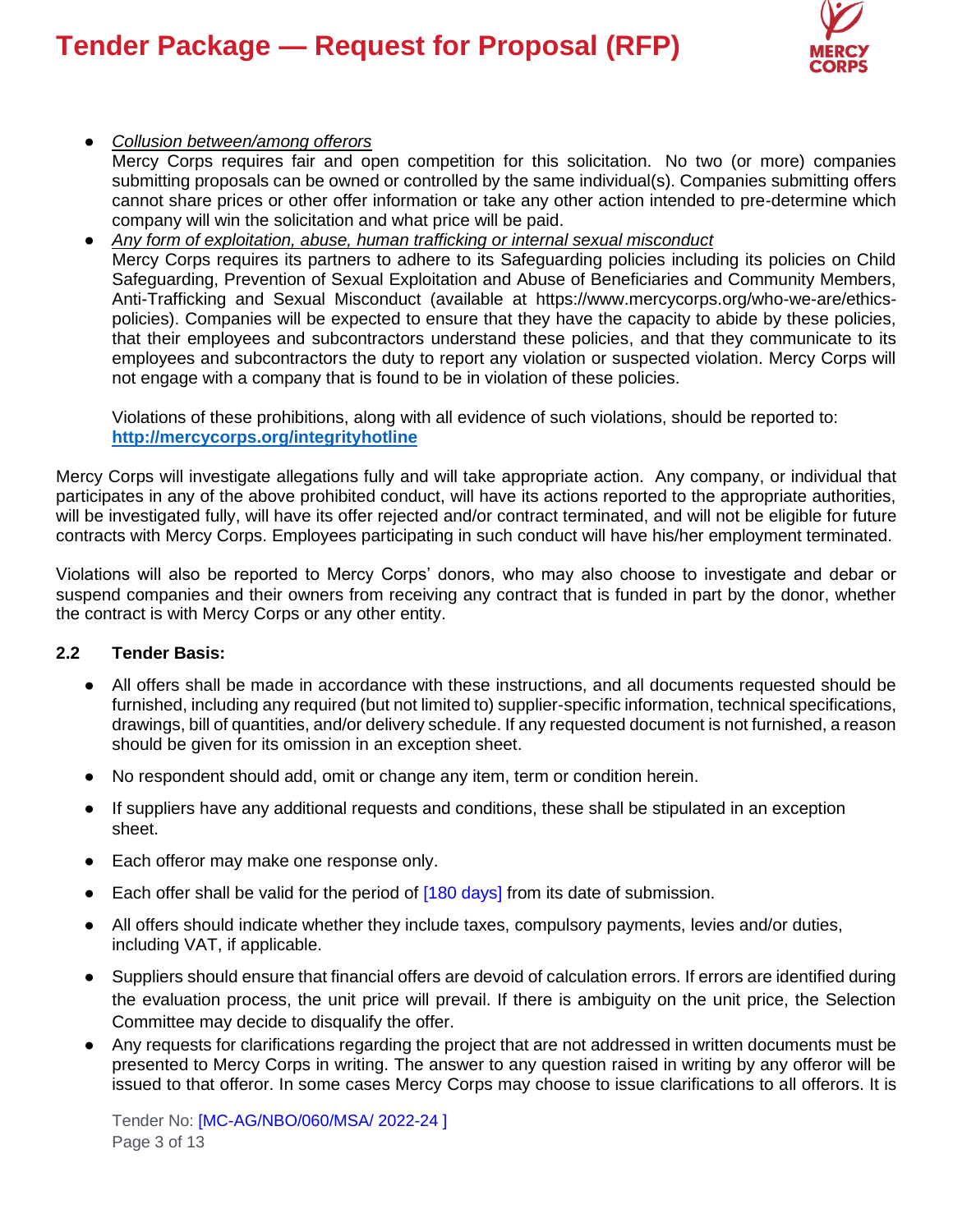

a condition of this tender that no clarification shall be deemed to supersede, contradict, add to or detract from the conditions hereof, unless made in writing as an Addendum to Tender and signed by Mercy Corps or its designated representative.

• This Tender does not obligate Mercy Corps to execute a contract nor does it commit Mercy Corps to pay any costs incurred in the preparation and submission of proposals. Furthermore, Mercy Corps reserves the right to reject any and all proposals, if such action is considered to be in the best interest of Mercy Corps.

### **2.3 Supplier Eligibility**

Suppliers may not apply, and will be rejected as ineligible, if they:

- Are not registered companies
- Are bankrupt or in the process of going bankrupt
- Have been convicted of illegal/corrupt activities, and/or unprofessional conduct
- Have been guilty of grave professional misconduct
- Have not fulfilled obligations related to payment of social security and taxes
- Are guilty of serious misinterpretation in supplying information
- Are in violation of the policies outlined in Mercy Corps Anti Bribery or Anti-Corruption Statement
- Supplier (or supplier's principals) are on any list of sanctioned parties issued by; or are presently excluded or disqualified from participation in this transaction by: the United States Government or United Nations by the United States Government, the United Kingdom, the European Union, the United Nations, other national governments, or public international organizations.

Additional eligibility criteria, if applicable, are stated in section 3.2 of this tender package.

### **2.4 Response Documents**

Offerors can either utilize the response documents contained in this tender package to submit their offer or they can submit an offer in their own format as long as it contains all the required documents and information specified by this tender.

### **2.5 Acceptance of Successful Response**

Documentation submitted by offerors will be verified by Mercy Corps. The winning offeror will be required to sign a contract for the stated, agreed upon amount.

### **2.6 Certification Regarding Terrorism**

It is Mercy Corps' policy to comply with humanitarian principles and the laws and regulations of the United States, the European Union, the United Nations, the United Kingdom, host nations, and other applicable donors concerning transactions with or support to individuals or entities that have engaged in fraud, waste, abuse, human trafficking, corruption, or terrorist activity. These laws and regulations prohibit Mercy Corps from transacting with or providing support to any individuals or entities that are the subject of government sanctions, donor rules, or laws prohibiting transactions or support to such parties.

## **3. Criteria & Submittals**

Tender No: [MC-AG/NBO/060/MSA/ 2022-24 ] Page 4 of 13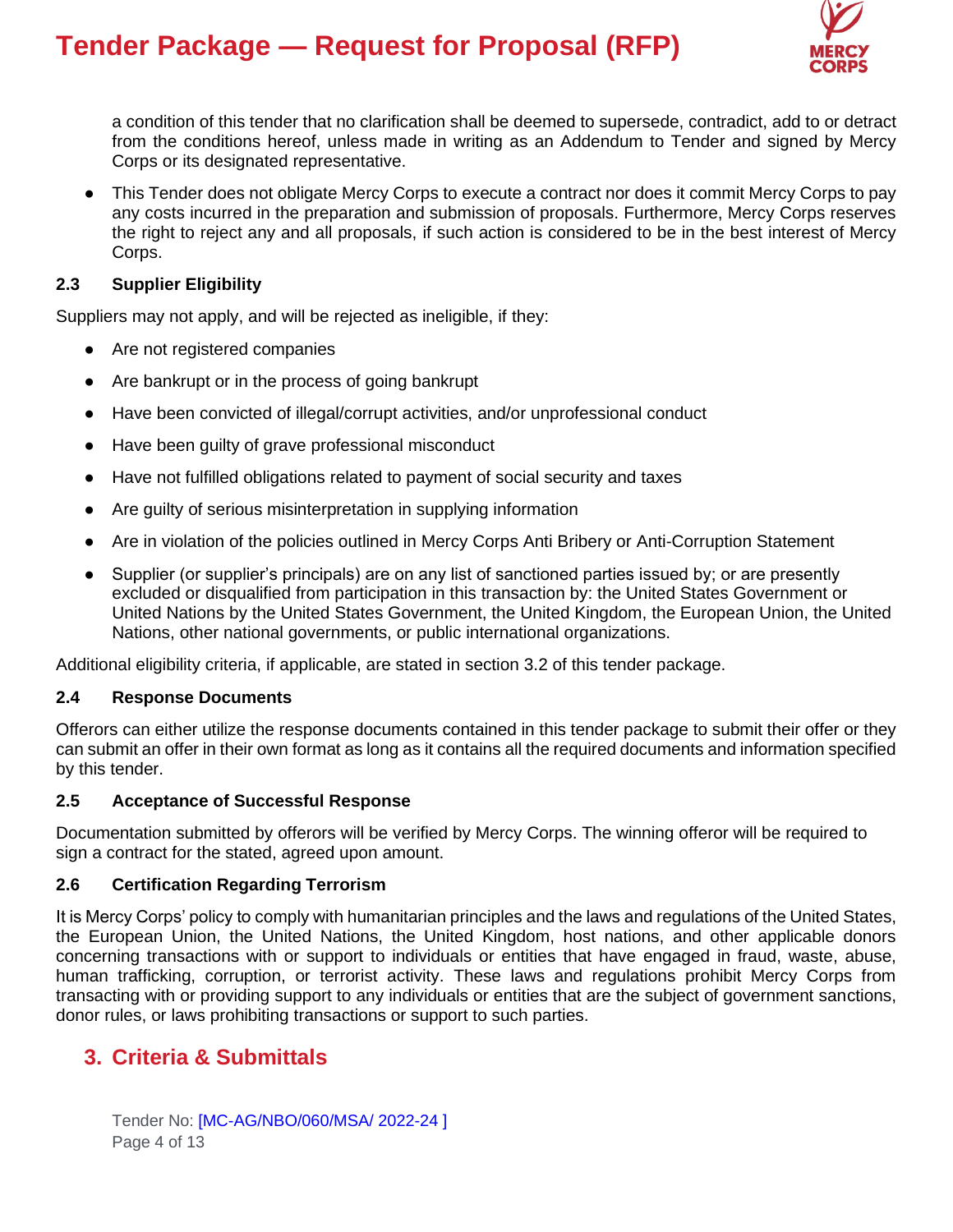

## **3.1 Contract Terms**

Mercy Corps intends to issue a fixed price contract to one or several company (ies) or organization(s). The successful offeror(s) shall be required to adhere to the statement of work and terms and conditions of the resulting contract. The anticipated contract is incorporated in Section 6 herein. By submitting an offer, offerors certify that they understand and agree to all of the terms and clauses contained in Section 6.

## **3.2 Specific Eligibility Criteria**

Eligibility criteria must be met and the corresponding supporting documents listed below under "Tender Submittals" **must** be submitted with offers. Offerors who do not submit these documents may be **disqualified** from any further technical or financial evaluation.

Eligibility Criteria:

● The individual consultant must be an eligible person under the applicable laws and regulations of the

country(s) of operation.

The Individual Consultant must be in good standing with the taxation or legal authorities of the

country(s) of operation.

The Individual consultant must have a satisfactory record of performance and business ethics based

on information available to Mercy Corps.

### **3.3 Tender Submittals**

Documents and required information listed in tender submittals are necessary in order to support the eligibility criteria and to conduct technical evaluations of received offers (and due diligence). While absence of these documents and/or information does not denote mandatory disqualification of suppliers, the lack of these items has the potential to severely and negatively impact the technical evaluation of an offer.

### **Documents supporting the Eligibility Criteria:**

- ID/Passport Copy
- Tax registration and Compliance documents
- Three References from previous work projects (including contact information)

### **Documents to conduct the Technical Evaluation and additional Due Diligence:**

- Detailed CV and cover letter highlighting qualifications and experience
- Evidence of similar services offered (including contact information, contract value, and geographic locations)
- Detailed Proposal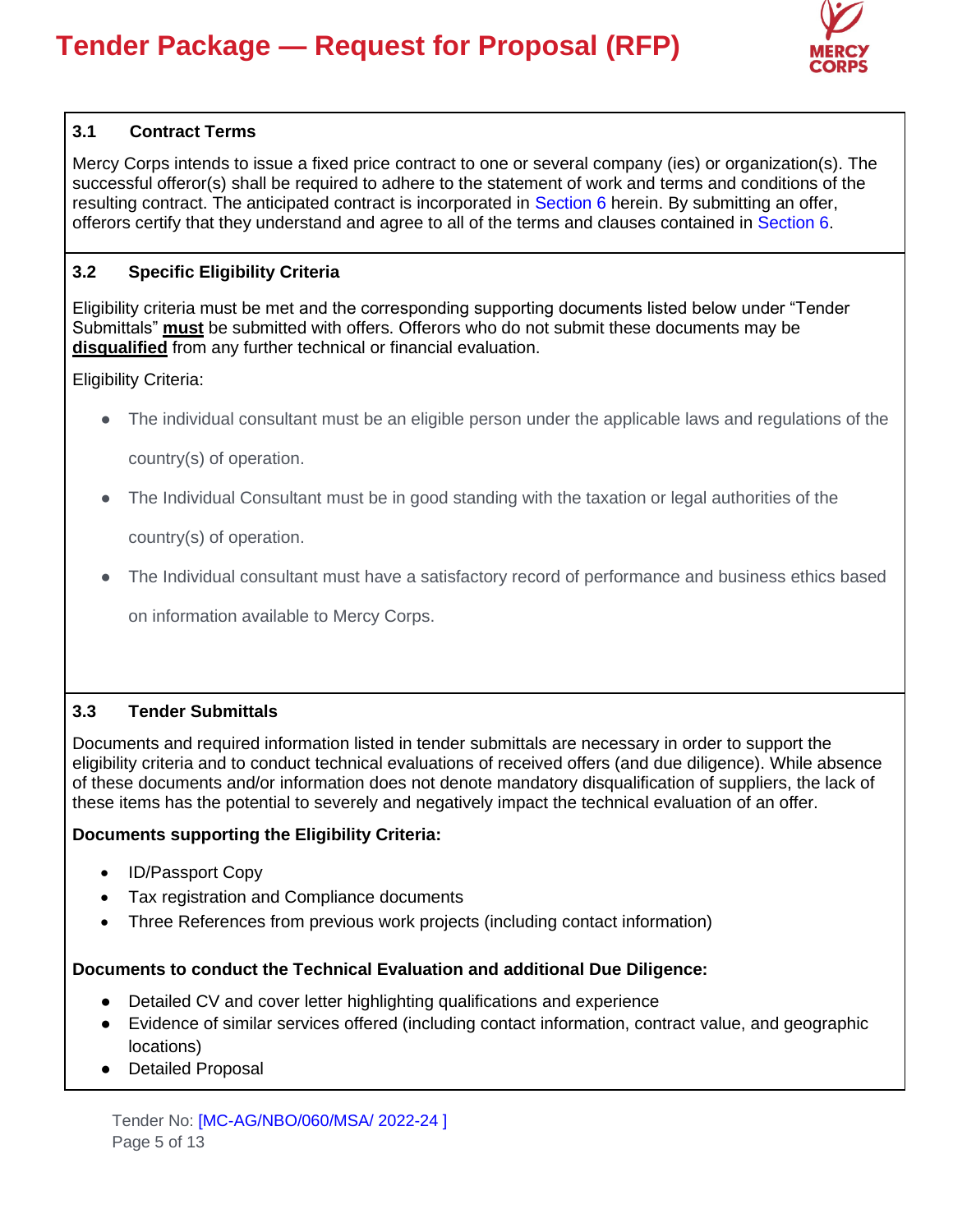

- Portfolio of work
- Financial offer

### **Price Offer:**

The Price offer is used to determine which offer represents the best value and serves as a basis of negotiation before award of a contract. No profit, fees, taxes, or additional costs can be added after contract signing. Offerors must show unit prices, quantities, and total price, as displayed in the Offer Sheet in Section 4. All items must be clearly labeled and included in the total offered price.

Offerors MUST include VAT in their offer

### **3.4 Currency**

Offers should be submitted in: USD Payments will be made in: USD

## **3.5 Tender Evaluation (Trade-Off Selection Method)**

Based on the above submittals, a Mercy Corps Tender Committee will conduct a tender evaluation process. Mercy Corps reserves the right to accept or reject any or all proposals, and to accept the offer(s) deemed to be in the best interest of Mercy Corps. MC will not be responsible for or pay for any expenses or losses which may be incurred by any Offeror in the preparation of their tender.

Evaluations will be conducted as described in the following subsections:

## **3.5.1 Scoring Evaluation**

### *Trade-Off Method*

Mercy Corps Tender Committee will conduct a technical evaluation which will grade technical criteria on a weighted basis (each criteria is given a percentage, all together equaling 100%). Offeror's proposals should consist of all required technical submittals so a Mercy Corps committee can thoroughly evaluate the technical criteria listed herein and assign points based on the strength of a technical submission.

Award criteria shall be based on the proposal's overall **"value for money"** (quality, cost, delivery time, etc.) while taking into consideration donor and internal requirements and regulations. Each individual criterion has been assigned a weighting prior to the release of this tender based on its importance to Mercy Corps in this process.

Offeror(s) with the best score will be accepted as the winning offeror(s), assuming the price is deemed fair and reasonable and subject to the additional due diligence in section 3.5.2.

When performing the Scoring Evaluation, the Mercy Corps tender committee will assign points for each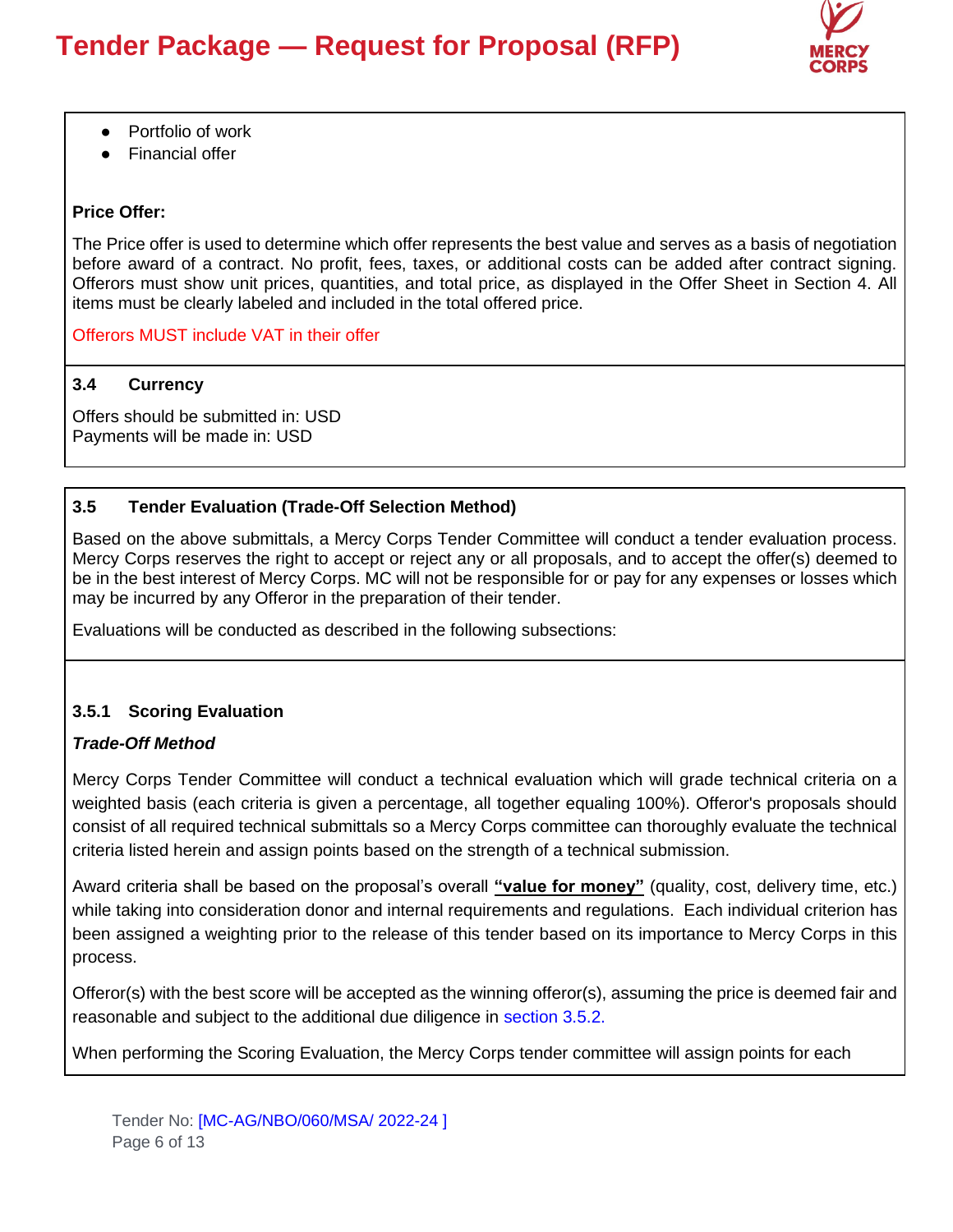

criteria based on the following scale:

| <b>Point</b> | <b>Rationale</b>                                                 |
|--------------|------------------------------------------------------------------|
| 0            | Not acceptable; has not met any part of the specified criteria   |
| $1 - 4$      | Has met only some minimum requirements and may not be acceptable |
| 5            | Acceptable                                                       |
| $6-9$        | Acceptable; has met all requirements and exceeds some            |
| 10           | Acceptable; has exceeded all requirements                        |

| <b>Evaluation Criteria</b>                                                                                                                              |     | <b>Possible</b><br><b>Points</b><br>(1 to 10) | Weighted<br><b>Score</b> |
|---------------------------------------------------------------------------------------------------------------------------------------------------------|-----|-----------------------------------------------|--------------------------|
|                                                                                                                                                         | (A) | (B)                                           | $(A^*B)$                 |
| <b>Unique qualifications</b>                                                                                                                            |     |                                               |                          |
| Atleast 10 years' experience in system architect roles in medium to large<br>customer environments                                                      | 10% | 10                                            | <b>XX</b>                |
| Experience managing small development teams across different<br>programming disciplines including cloud, mobile, IoT, and AI                            | 10% | 10                                            | <b>XX</b>                |
| Experience establishing technology operations and developing<br>technology standards across multiple project teams                                      | 10% | 10                                            | <b>XX</b>                |
| Ability and experience steering multiple software products and teams<br>simultaneously                                                                  | 10% | 10                                            | <b>XX</b>                |
| Experience in, and knowledge of, complex architectural customer,<br>business, applications and, where appropriate, Infrastructure<br>environments.      | 10% | 10                                            | <b>XX</b>                |
| Required deep knowledge of architect processes tools and offering and<br>ability to translate customer requirement into Sprout Platform and<br>services | 10% | 10                                            | <b>XX</b>                |
| Experience in Architect roles in medium to large customer<br>environments in relevant Industry sectors                                                  | 5%  | 10                                            | <b>XX</b>                |
| Proven experience in tech design for Developing markets                                                                                                 | 5%  | 10                                            | XX                       |
| Experience developing Platforms/APIs                                                                                                                    | 5%  | 10                                            | XX.                      |
| Prior experience with Comprehensive Knowledge Archive Network<br>(CKAN) highly preferred                                                                | 5%  | 10                                            | XX                       |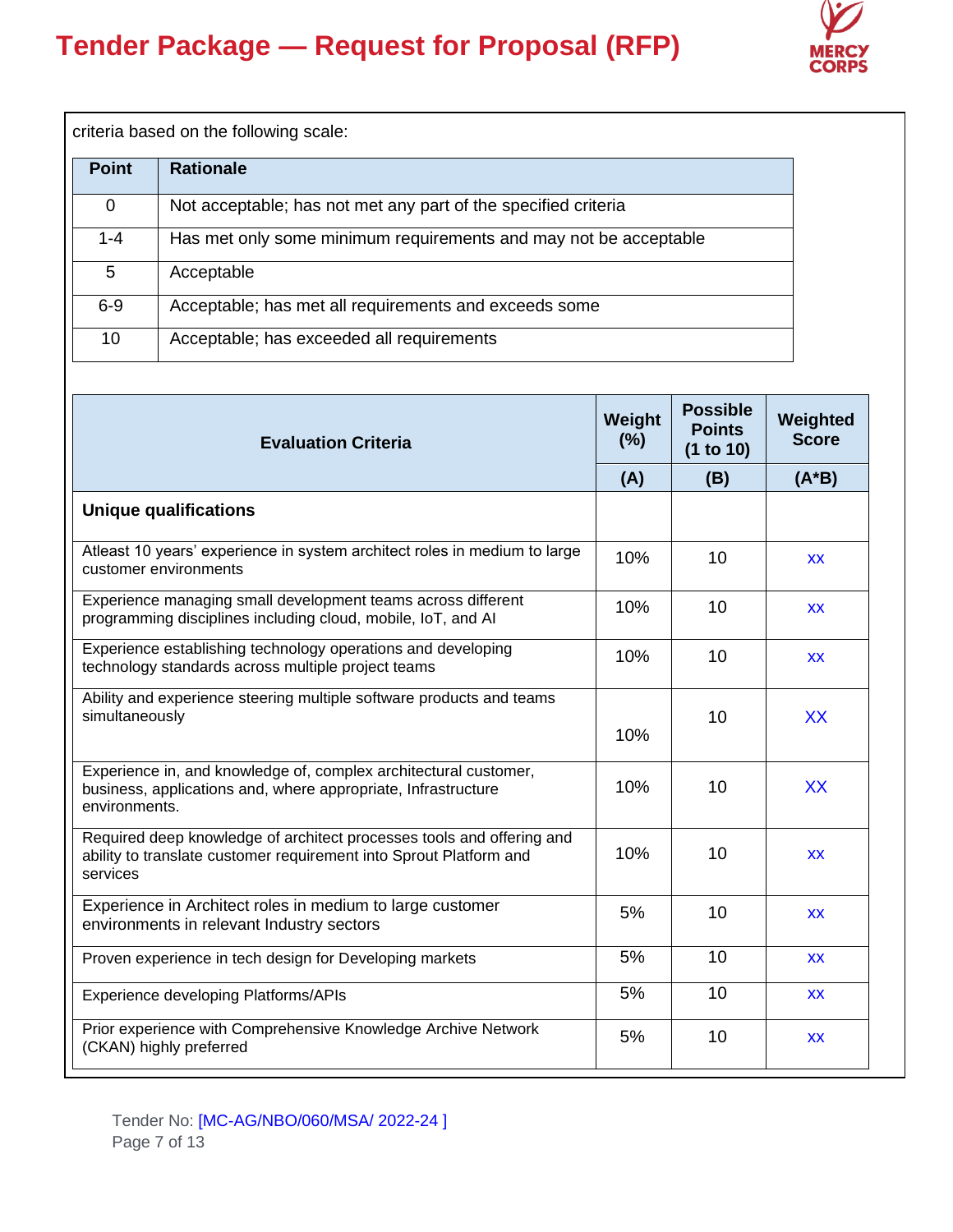

| Cost of the proposal and terms of payment                                                                                           |             |           |    |
|-------------------------------------------------------------------------------------------------------------------------------------|-------------|-----------|----|
| The pricing is well documented, with the preferred payment schedule<br>and is within the budget                                     | 5%          | 10        | XX |
| The proposal addresses all items requested by us whether verbally,<br>electronically or in the TOR                                  | 10%         | 10        | XX |
| The proposed fee is reasonable based on the experience, unique value<br>and knowledge the firm/individual brings to the engagement. | 5%          | 10        | XХ |
|                                                                                                                                     | <b>100%</b> | <b>XX</b> | XX |

### **3.5.2 Additional Due Diligence**

Upon completion of both the technical and financial evaluations Mercy Corps may choose to engage in additional due diligence processes with a particular supplier or supplier(s). The purpose of these processes is to ensure that Mercy Corps engages with reputable, ethical, responsible Suppliers with solid financials and the ability to fulfill the contract. Additional due diligence may take the form of the following processes (though it is not limited to):

Reference Checks

## **4. Offer Form**

**Offerors must submit their own independent offer including at least (but not limited to):**

- All documents requested in the "Eligibility Criteria" section of this Tender Package
- All documents requested in the "Tender Submittals" section of this Tender Package
- All information listed in the "Documents Comprising the Proposal" section below

**All offers must be duly signed (including position and full name of the signer) and stamped, with the date of completion.**

### *Documents Comprising the Proposal*

The following information must be included in the offer of any potential offeror:

❏ **Cover Letter** explaining interest to be a contracted vendor or supplier, and the details of the Proposal. The content of the cover letter shall include the following information:

Tender No: [MC-AG/NBO/060/MSA/ 2022-24 ] Page 8 of 13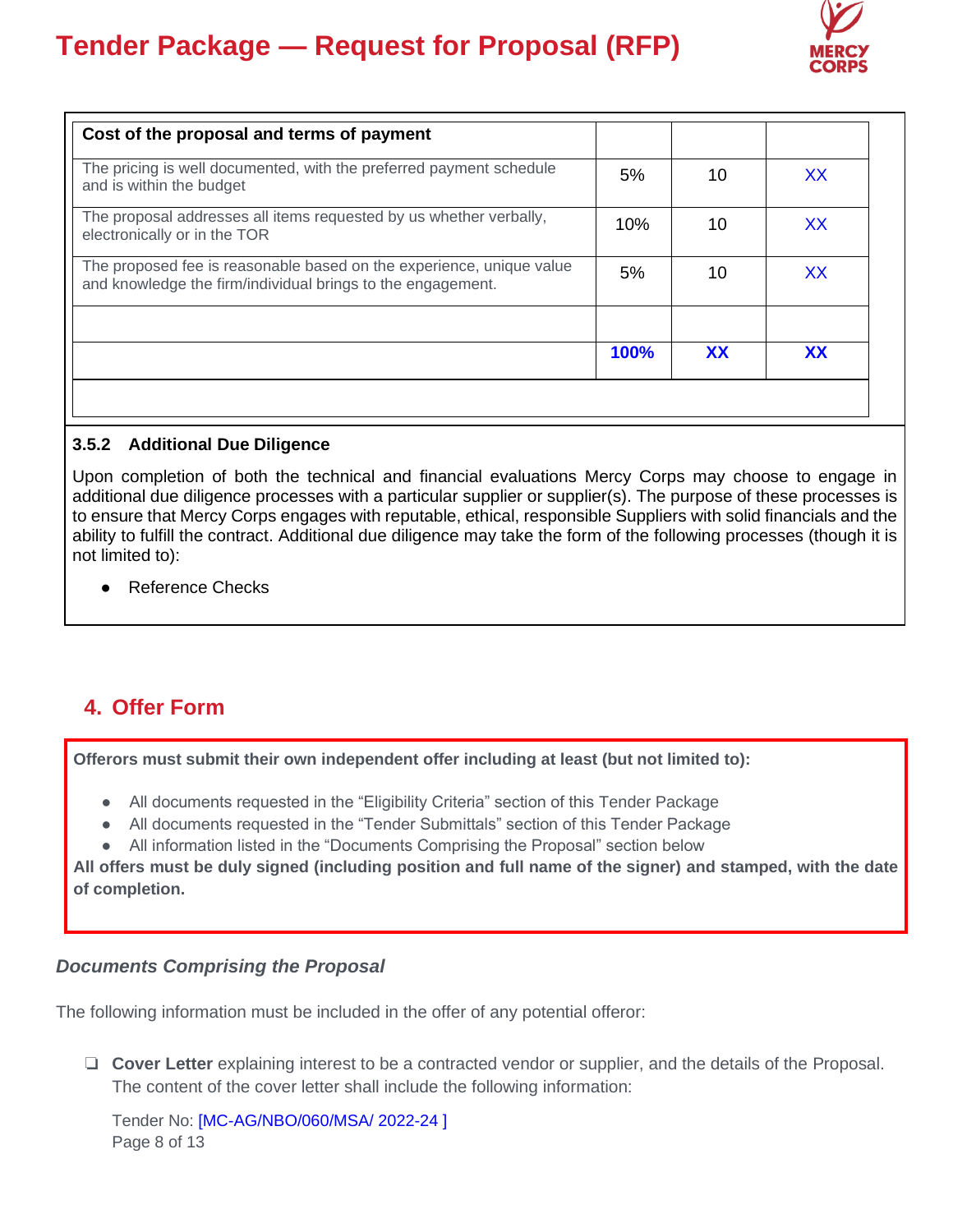

- ❏ A detailed specification of the offered goods, services and/or works (Proposal)
- ❏ Warranty (if necessary and appropriate)
- ❏ Delivery time
- ❏ Price validity date (for this purpose and as stated on the advertisement, quote given shall remain unchanged for 180 working days)
- ❏ A Price Offer detailing the unit price only, using the **Price Offer Sheet** template provided in section 7
- ❏ Completed and signed Mercy Corps **Supplier Information Form** (template provided in section 7)
- ❏ Other important documents offeror feels need to be attached to support their proposal

The original proposal shall be signed by the offeror or a person or persons duly authorized to bind the offeror to the contract. Financial offer pages of the proposal shall be initialed by the person or persons signing the proposal and stamped with the company seal.

Any interlineations, erasures, or overwriting shall be valid only if they are initialed by the person or persons signing the proposal.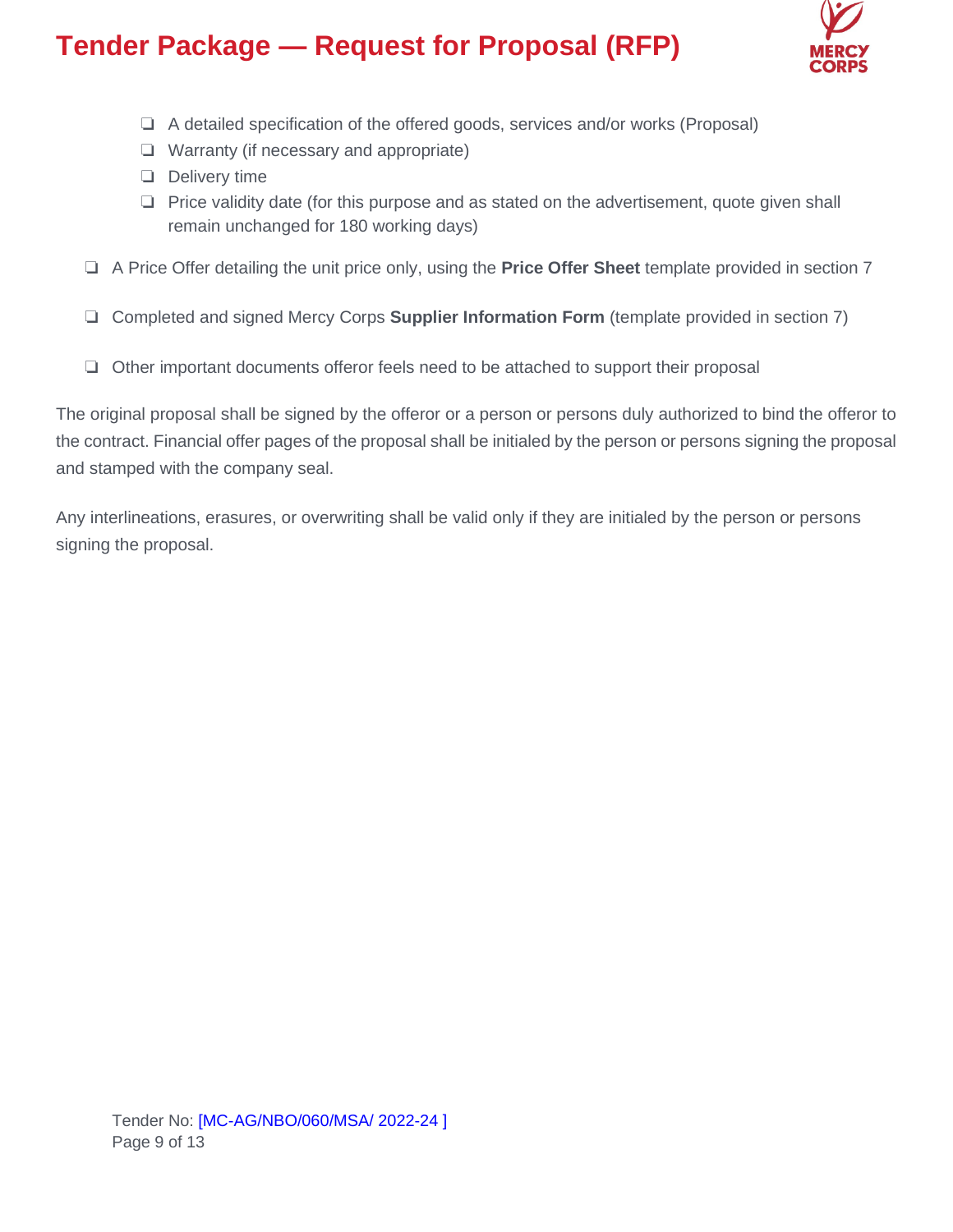

## **5. Scope of Work/Technical Specifications**

#### **5.1 Background**

Nearly one and a half billion poor people live on less than US\$1.25 a day. One billion of them live in rural areas where agriculture is their main source of livelihood<sup>1</sup>. An estimated 70 million Small Holder Farmers (SHF) live in Sub Saharan Africa, over half of whom are women<sup>2</sup>. Smallholders, who typically farm two hectares or less, provide over 80% of the food consumed in a large part of the developing world, contributing significantly to poverty reduction and food security<sup>3</sup>.

However, increasing fragmentation of landholdings, especially infrastructure, coupled with reduced investment support, competition for land and water, rising input prices and climate threaten this contribution, leaving many smallholders increasingly vulnerable.

Given increasing world populations and demand for food, occupy an important segment of the global agricultural value Multinational buyers will increasingly rely on smallholders to their supply of commodities and to help satisfy consumer sustainability preferences<sup>5</sup>. At an estimated \$450 billion, the  $\Box$  global global global

| <b>Transformational Potential of</b><br><b>Agriculture</b>                                                                                                                                                 | in<br>growing<br>change                        |
|------------------------------------------------------------------------------------------------------------------------------------------------------------------------------------------------------------|------------------------------------------------|
| Agriculture has been found to play a<br>powerful role in poverty reduction,<br>when<br>agricultural<br>especially<br>development has focused on small farms<br>grow. It is estimated that a 1% increase in | <b>SHFs</b><br>chain $4$ .<br>secure<br>global |
|                                                                                                                                                                                                            |                                                |

demand for smallholder agricultural finance is large—and largely unmet. Credit provided by informal and formal financial institutions, as well as value chain actors, currently only meets an estimated USD 50 billion of the more than USD 200 billion need for smallholder finance in the regions of sub-Saharan Africa, Latin America, and South and Southeast Asia<sup>6</sup>. Impact driven smallholder agricultural lenders, such as Root Capital in Kenya and elsewhere, currently satisfy less than two percent of the demand.<sup>7</sup> The volume and value of savings, lending and payment transaction SHFs in most African countries is not specifically measured. poor provided by import

Mobile phones are a powerful tool to access the electronic national retail payments system and enable vast numbers of clients to use a range of financial and informational services at lower cost. In agriculture, progressively more services are being delivered via mobile phone and as it was revealed in the 2015 Farmer Benchmark and Payment Study, 92% of the respondents owned at least one mobile phone. Applications such as iShamba and Arifu direct specific, timely information on agricultural production methods to farmers through their mobile phones. Moving beyond one-to-one communication, M-Farm is an Internet- and SMS-based service in Kenya that allows farmers to aggregate; it publishes wholesale price

3 Peck, Anderson, "Segmentation of Smallholder Households: Meeting the Range of Financial Needs in Agricultural Families", CGAP Focus Note #85, April 2013.

4 Dalberg, 2013

5 Dalberg, 2013

6 MasterCard Foundation, "Inflection Point: Unlocking growth in the era of farmer finance", April 2016

7 Dalberg, 2013

Tender No: [MC-AG/NBO/060/MSA/ 2022-24 ] Page 10 of 13

<sup>1</sup> IFAD, Smallholders, food security, and the environment, 2013

<sup>2</sup> IFAD, "Sub-Saharan Africa: The state of smallholders in agriculture", Schonberger and Delaney 2011.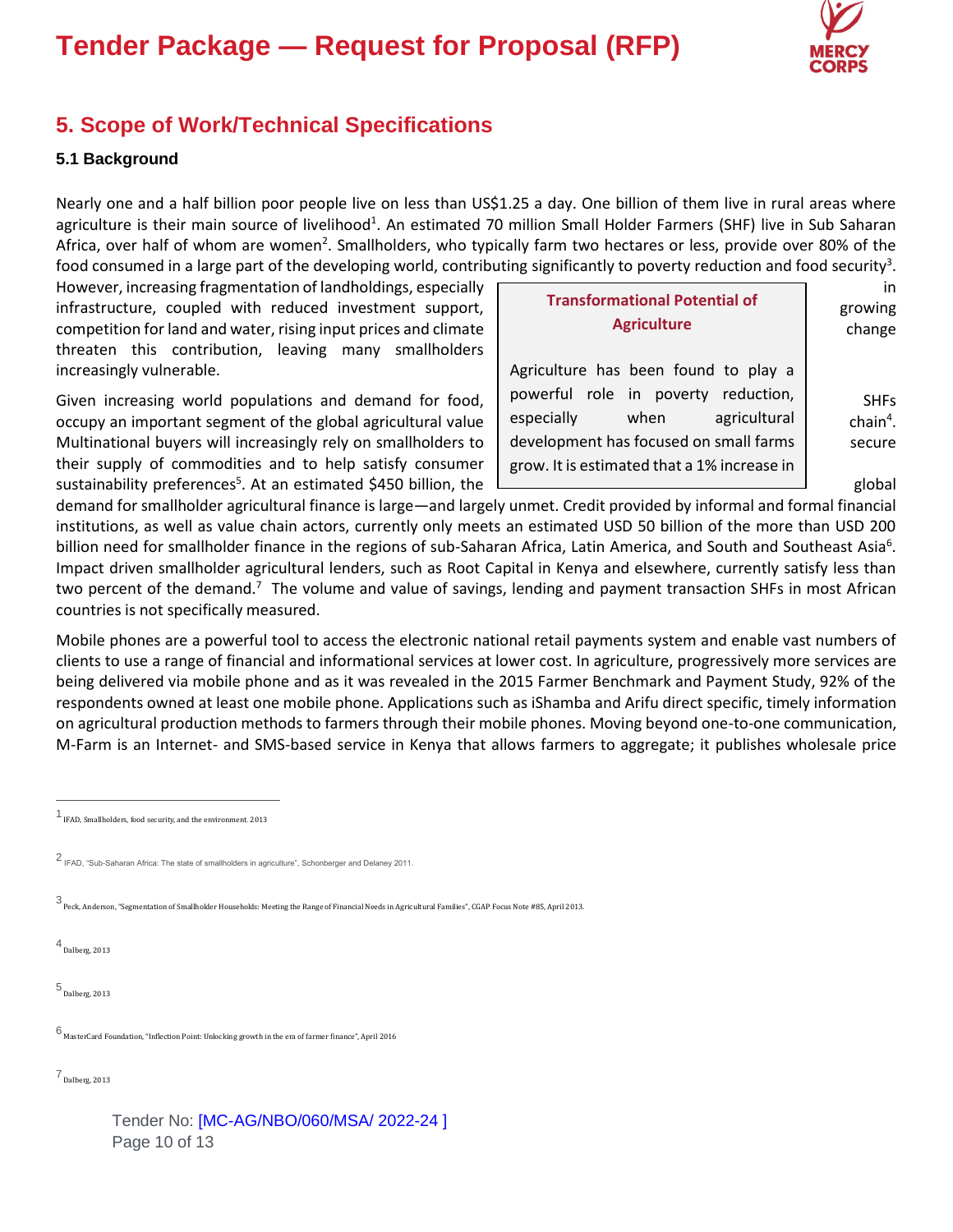

information on 42 crops and provides a platform for smallholders to collectively sell crops and buy inputs, thereby lowering costs and accessing new markets.

The challenges in agriculture in Africa, particularly for the smallholder farmers producing 80% of its' food for consumption, are complex, and no single solution exists to reverse age-old issues around markets, infrastructure, poverty and exclusion. Digital solutions can provide relatively low-cost solutions that reach scale quickly, open new markets, and surpass the traditional brick-and-mortar approach to customer acquisition and the distribution and sales of products and services. Over the past five years, AgriFin has worked both to build capacity of fintech and agtech innovators to scale and also worked to broker partnerships for them onto larger digital platforms, typically hosted by banks, mobile network operators, large agricultural enterprises and government. Digital platforms are evolving as drivers for impact and viability in delivery of key services for agriculture and also for scale up of young, breakthrough technology providers. Digital platforms can host multiple service providers, working to offer "end to end" services to drive transformation in agricultural markets and impact for smallholders, while decreasing risks and increasing revenue models for fintechs, agtechs and other market actors.

#### **5.2 Scope of Work**

Sprout is a **B** (content/service creator) **to B** (content user/farmer facing organizations) **platform**. The Sprout Platform is not primarily intended to serve farmers directly. Currently, Sprout offers a wide range of high quality, digital ready, farmer friendly agriculture and cross cutting content in flat files that can be searched, downloaded and used as is or contextualized by the organization for their farmers. Sprout also offers Sprout Learning, a WhatsApp for Business service that has content available in English that can be copied by the content using organizations to their own WhatsApp platforms.

Sprout is currently built on DKAN, but the project team is in the process of moving to CKAN shortly. Sprout Learning WhatsApp for business service is built on Turn.io.

The Chief Technical Architect (CTA) will take the lead in designing the new features and the next phase of development of Sprout Platform with the Mercy Corps AgriFin team and the Kenyan Agriculture and Livestock Organization (KALRO). The CTA will also work with the following sets and types of organizations:

- Content creators (KALRO, AGRA, Ethiopian ATA, Ministries of Agriculture, Research Institutes, CIP, and many others.)
- Content/Service Providers (CIAT, CGIAR, CYMMT, Ignitia, aWhere, PlantVillage, Tomorrow.io, and many others)
- content user partners (One Acre, Pula, KALRO, Digifarm, Mshamba, FSPN, CoAmana, and many others)
- digitally enabled farmers

The CTA will be expected to lead and work with the project team on how best to identify and how to best enable Sprout Platform to offer intelligent advisory and marketplace services through the platform. These services will be built upon the existing platform, capabilities and offer:

- platform content /services organizations the ability to connect to the Sprout platform and directly reach farmer facing organizations and their millions of users in a uniform way
- content/service users (farmer facing organizations) who connect into the platform to have the ability for their respective farmer to have access advisory information and services based on the data that farmer facing

Tender No: [MC-AG/NBO/060/MSA/ 2022-24 ] Page 11 of 13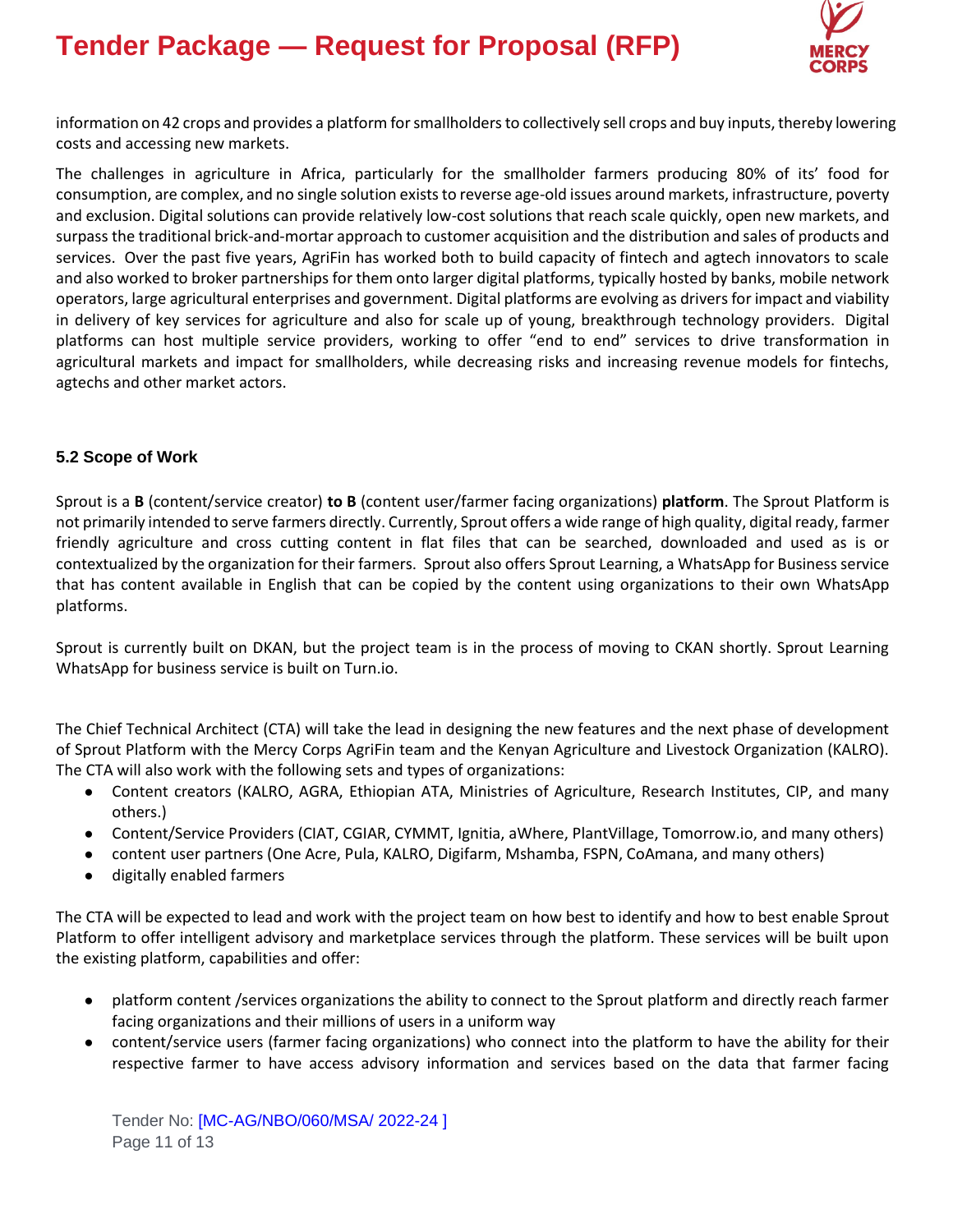

organizations have about their farmers (i.e. GPS coordinates, plot size, primary and secondary commodities, etc. in a uniform way

The CTA will be responsible for identifying the technical approach, developing a roadmap for implementing an MVP with 1-2 content providers, 1-2 service providers and 4+ farmer facing organizations.

The CTA will:

- Engage with the AgriFin and KALRO teams to develop the short-term project strategy and longer-term growth strategy for the Sprout Platform to evolve toward a global open access platform for any actor in the digital ecosystem that is intends to support and/or provide services towards smallholder farmers;
- Engage and meet with partners & farmers to further define and understand use cases, prerequisites, and capabilities to design the requirements for the platform.
- Provide recommended specifications around the technology architecture for the pilot MVP delivery, as well as recommendations for its future development.
- Identify potential solution providers and/or technical design partner or skills required for implementation
- Provide advisory and guidance around the MVP product parameters and support testing the newly designed features

Support the development of the next phase development of this facility with DAA, as well as the longer-term product roadmap for the facility as an AgriFin initiative moving forward.

#### **Deliverables**

The consultants will provide the following deliverables, with specific timelines to be agreed in the approved consultant workplan:

- 1. Weekly check-ins minutes with the Task Managers and Sprout Platform Product Lead
- 2. Monthly report updating Sprout Platform Project status, potential risks, and any other updates from partnership implementation in the month.
- 3. Provide support on short/long -term Sprout Platform Strategy and Systems Architecture
- 4. MVP design, new products, and systems architecture schema
- 5. Identify and develop list of suppliers and or resources required for the Sprout Platform MVP product development
- 6. Support implementation of new products and MVPs
- 7. Develop long term digital technology vision, road map, and systems architecture

### **6. Sample Contract**

This is the anticipated contract. However, if required, additional terms and conditions may be added by Mercy Corps in the final contract.



Master Service Agreement Template.

#### **7. Attachments to the Tender Package**

Tender No: [MC-AG/NBO/060/MSA/ 2022-24 ] Page 12 of 13